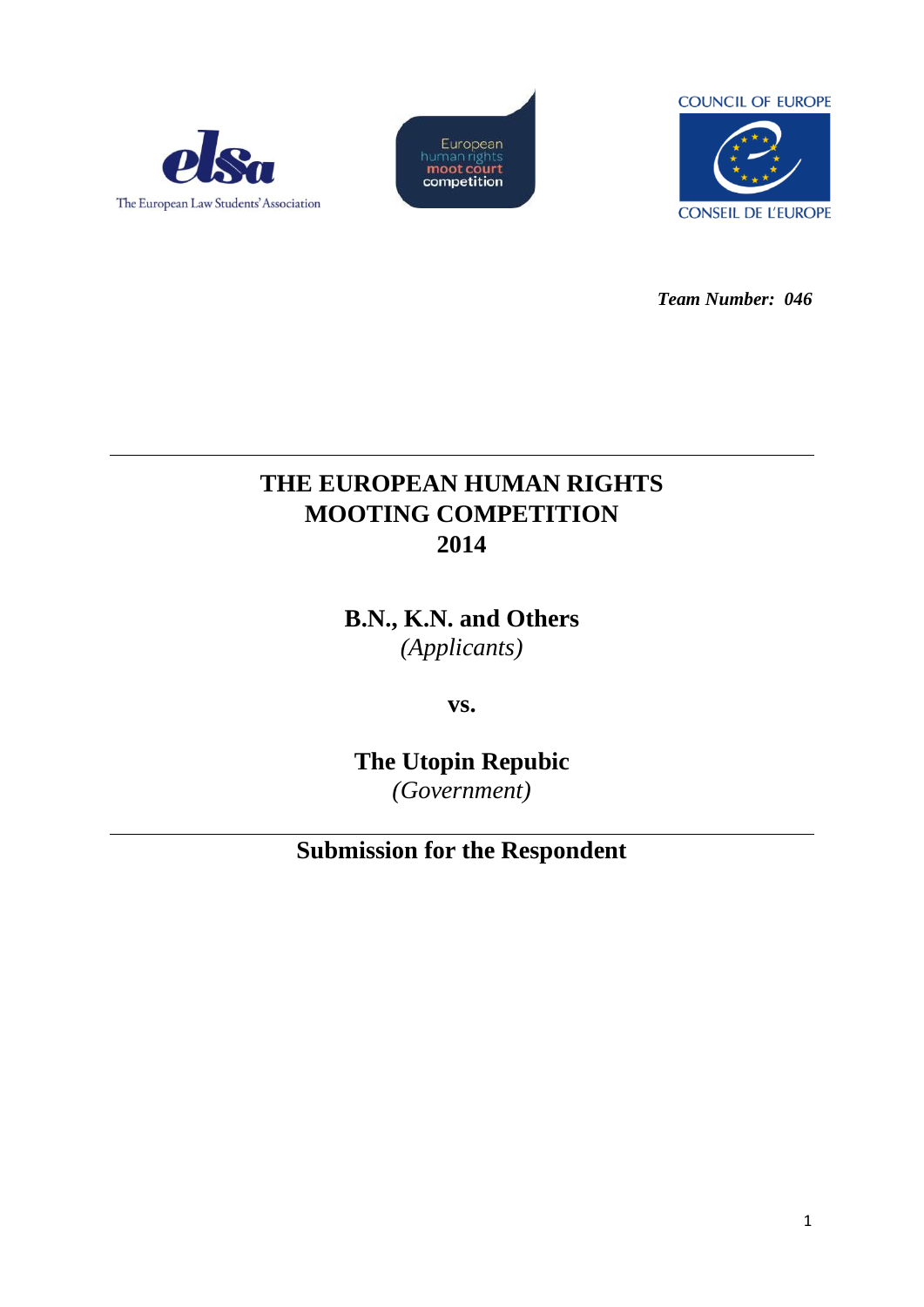# **TABLE OF CONTENTS**

| Inadmissibility of the submission in relation to the second applicant3<br>a)             |  |
|------------------------------------------------------------------------------------------|--|
| b)                                                                                       |  |
|                                                                                          |  |
| a) The domestic remedies were not exhausted in terms of claims on behalf of the          |  |
| Claims under Article 8, Article 14 in conjunction with Article 8, and Article 1 of<br>b) |  |
| C. Inadmissibility ratione materiae in relation to Article 6§3 and Article 2 of          |  |
| II. ALLEGED BREACH OF ARTICLE 14 IN CONJUNCTION WITH ARTICLE 8  10                       |  |
|                                                                                          |  |
| A.                                                                                       |  |
| <b>B.</b>                                                                                |  |
| IV. ALLEGED BREACH OF ARTICLE 14 IN CONJUNCTION WITH ARTICLE 12 16                       |  |
| V. ALLEGED BREACH OF ARTICLE 14 IN CONJUNCTION WITH ARTICLE 1 OF                         |  |
|                                                                                          |  |
| VI.                                                                                      |  |

## <span id="page-1-0"></span>**SUMMARY OF RESULTS**

**• The Government will prove that the application submitted to the Court is inadmissible** under Article 35§3 of the Convention with regard to K.N. (hereinafter referred to as "second applicant") as B.N. (hereinafter referred to as "first applicant") cannot claim alleged violations on her behalf. The NGO representing the applicant did also not receive a written authority by the second applicant and can therefore not represent her.

■ The applicants also failed to fulfil the admissibility criteria laid down in Article 35§1 of the Convention as they have not exhausted domestic remedies. The Government submits that the applicants' claims under Art. 8, Art 14 on conjunction with Art. 8, as well as Article 1 of Protocol 1 of the Convention, were not raised in substance before the domestic courts.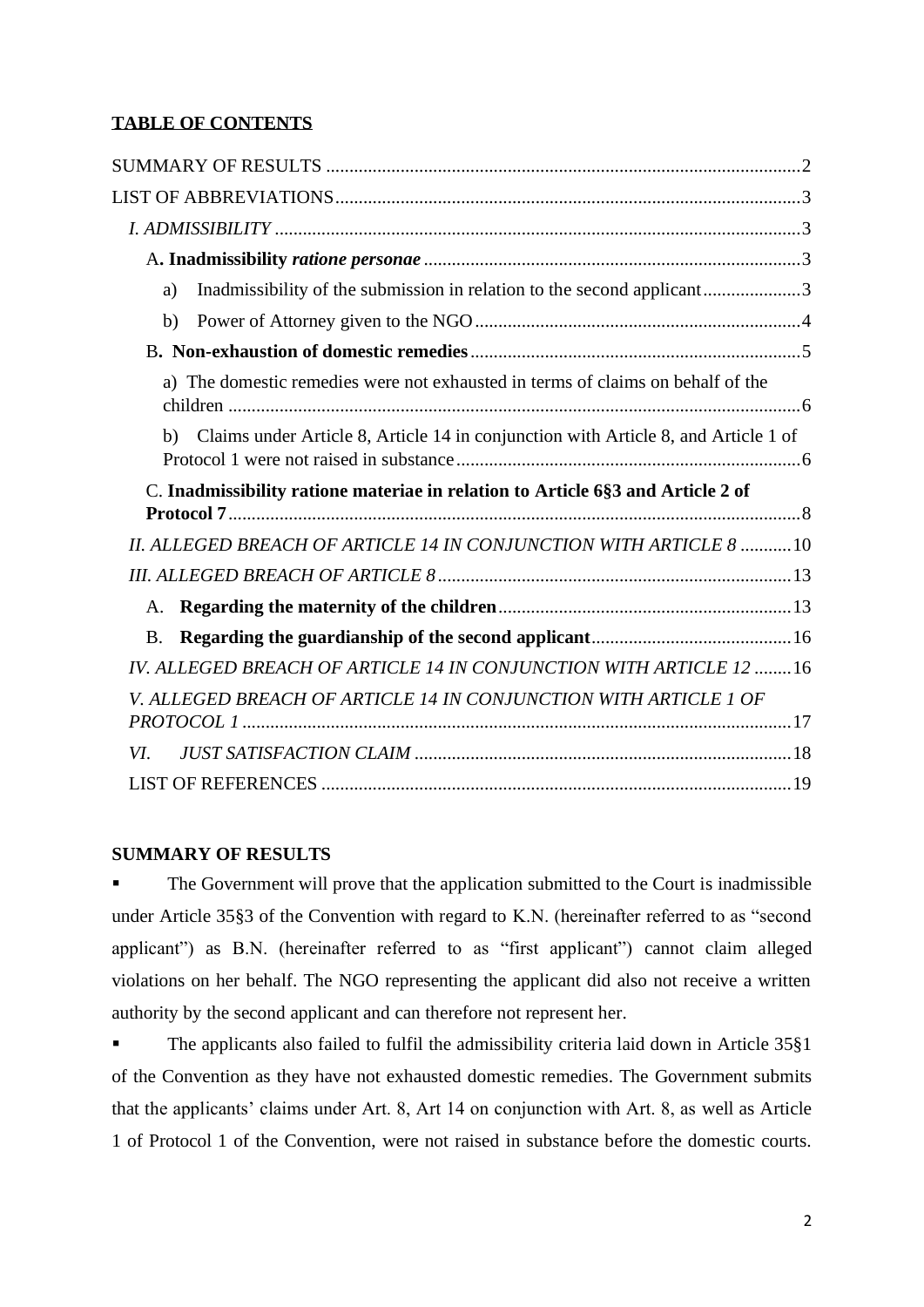Moreover, no claim was ever submitted to any domestic remedy regarding the rights of the children and should therefore not be considered by the present Court.

The first applicant's complaints under Article 6§3 and Article 2 of Protocol 7 of the Convention are inadmissible under the *ratione materiae* requirement. The offence which the applicant was charged of is not 'criminal', and thus the mentioned parts of the application should be declared manifestly ill-founded.

The Government did not discriminate against the applicants on the basis of their sexual orientation. The Government excludes registered partnerships in an identical fashion to unmarried couples, regardless of the composition. Hence, there has been no difference in treatment of persons in relevantly similar situations and thus no violation of Art. 14 in conjunction with Art. 8. Furthermore, the State enjoys a wide margin of appreciation as this is considered to be an area without a clear European consensus.

The Government did not violate the applicants' right to family life on the grounds that it struck a fair balance between the rights and interests of the applicants, while preserving the traditional sense of the family. Moreover, it did not interfere with their right to family life by not granting the second applicant legal guardianship.

The Government claims that there is no violation under Article 14 in conjunction with Article 12. This is based on the Courts position that Article 12 does not impose an obligation on the state to grant a same-sex couple access to marriage.

The Government observes that there is no violation under Article 14 in conjunction with Article 1 of Protocol 1 of the Convention on the grounds that it is within the margin of appreciation of the state to treat married and unmarried couples differently in terms of social policy.

#### <span id="page-2-0"></span>**LIST OF ABBREVIATIONS**

**Art(s).** *Articles* **ECtHR** *European Court of Human Rights*

#### <span id="page-2-1"></span>*I. ADMISSIBILITY*

#### <span id="page-2-3"></span><span id="page-2-2"></span>**A. Inadmissibility** *ratione personae*

#### *a) Inadmissibility of the submission in relation to the second applicant*

1. The Government submits that the submission on behalf of the second applicant is inadmissible as she lacks standing before this Court. In limited circumstances, the present Court does allow applications sought on behalf of a third party. However, his is limited to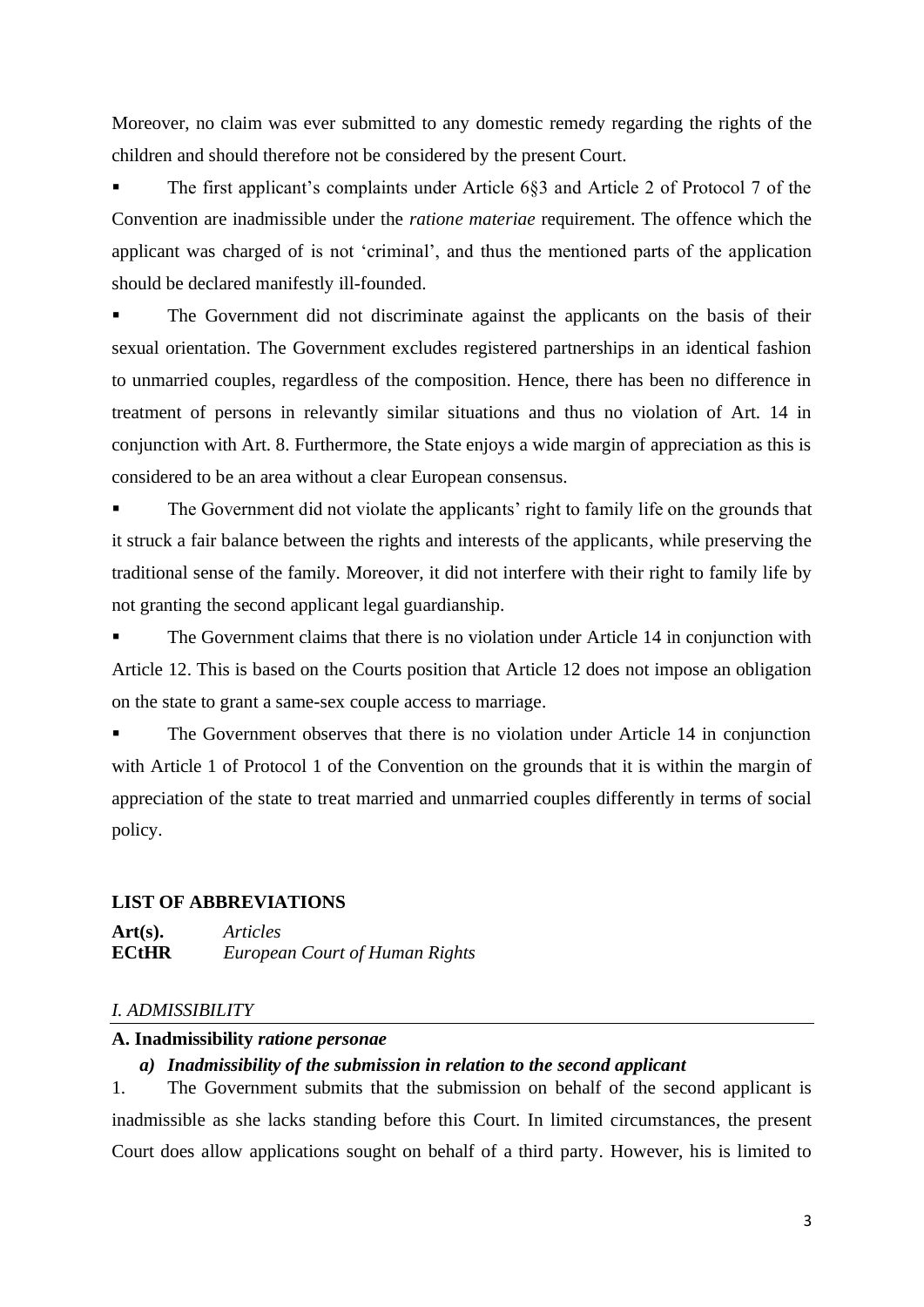representation by a close relative,<sup>1</sup> and only where the alleged victim is of poor health or vulnerable. The Court in *I.G and Others v Slovakia* put forward the relevant factors for determining when a third party has standing to pursue an application:

*a. The ties between the deceased applicant and those wishing to pursue the application in his or her stead.*

*b. Whether the rights in issue can be regarded as transferable.*

*c. Whether the case under consideration involves an important question of general interest transcending the person and the interests of the applicant.<sup>2</sup>*

2. Turning to the case at hand, the Government concedes that the tie between the first and the second applicant is close as they are a long-term cohabiting couple. However, to be able to allow the application, the other factors should also be met.<sup>3</sup>

3. The second relevant factor is that of whether the issue can be considered transferrable. Here, the Court's standpoint is clear; Articles 3, 8, 12 and 14 are so closely linked to the person of the original applicant that they cannot be regarded as transferrable.<sup>4</sup> The rights bestowed in the Articles, claimed by the first applicant on behalf of the second applicant, are therefore considered to be of a non-transferrable nature.

4. In considering the third factor, the Government notes that the Court has previously encountered matters of a similar nature. It would like to draw the attention of the Court to the case of *Schalk and Kopf v Austria* and the recent case of *Vallianatos v Greece* where the Court considered similar circumstances.

5. Thus, by virtue of Arts. 35§1 and 35§3, the Government concludes that the complaints under Arts. 8 and 14 of the Convention relating to the second applicant should be rejected under Art. 34 as being incompatible *ratione personae.* 

#### <span id="page-3-0"></span>*b) Power of Attorney given to the NGO*

6. The Government notes that the first applicant gave the NGO power of attorney to represent both her and the second applicant before the Court.

7. Rule 36 of the Rules of the Court reads: "*Persons, non-governmental organisations or groups of individuals may initially present applications under Article 34 of the Convention* 

<sup>1</sup> *See Y.F v Turkey* §31, *Ilhan v Turkey* [GC] §55.

<sup>2</sup> *See I.G and Others v Slovakia* §*90.*

<sup>3</sup>*See MP and others v Bulgaria* §99.

<sup>4</sup> *See I.G and Others v Slovakia* §*90, Thévenon v France*, *Gakiyev and Gakiyeva v Russia* §167, *Koch v Germany* §78, *MP and others v Bulgaria,* §97.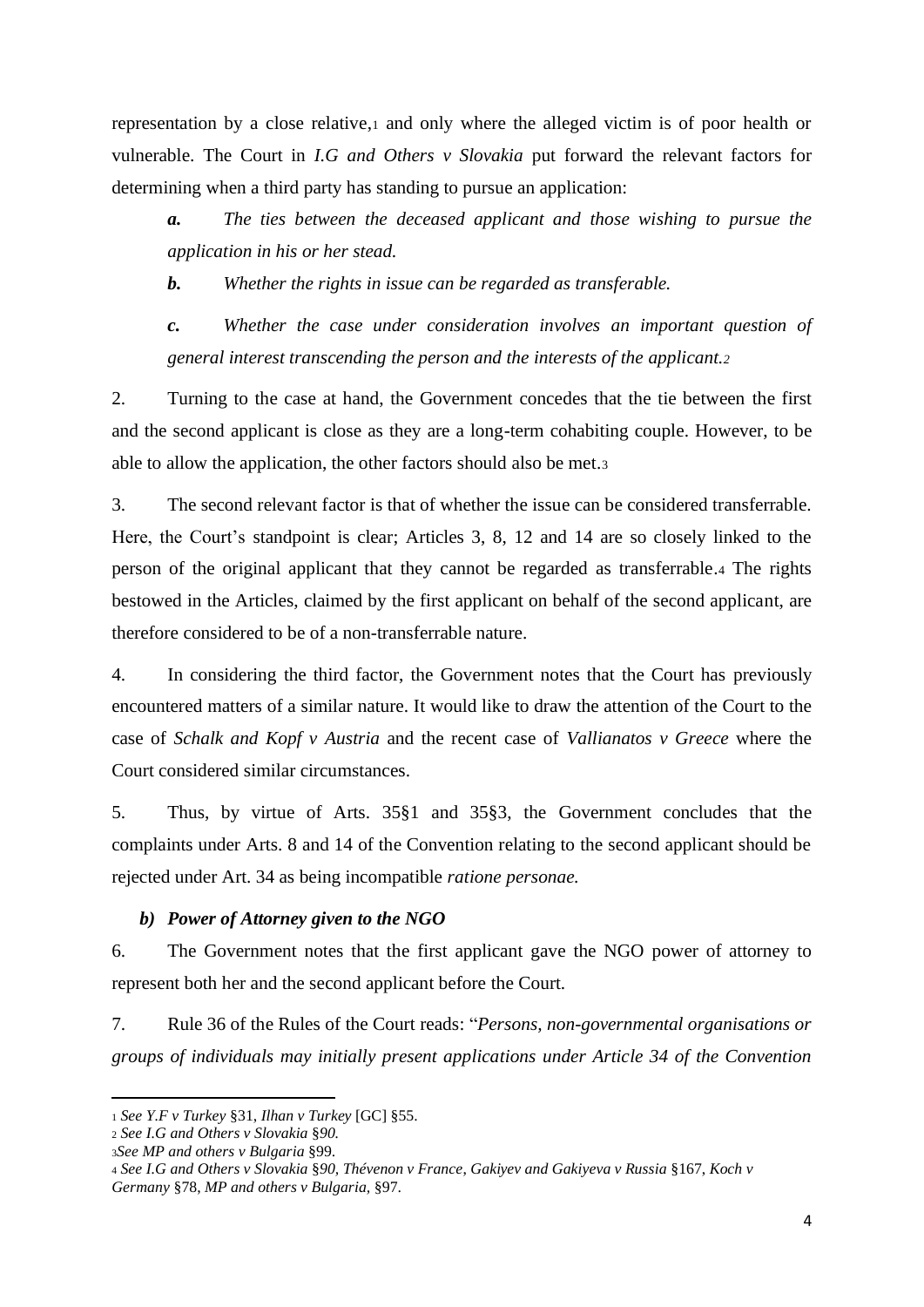*themselves or through a representative".<sup>5</sup>* When applicants decide to have a third party represent them, Rule 45§3 of the Rules of the Court requires them to produce a written authority to act, duly signed.<sup>6</sup>

8. The Court has seen it as essential for representatives to demonstrate that they have received specific and explicit instructions from the alleged victim(s) within the meaning of Art. 34 of the Convention.<sup>7</sup> Hence, where there is no documentation to show that the representative received such instructions from the alleged victim, the Court will declare the application inadmissible.

9. Turning to the present case, it is clear that the second applicant never presented such a power of attorney to the Court. Equally, she did not issue a written authority to the NGO as she was in a permanent vegetative state when the first applicant started the proceedings. Furthermore, there is no proof that the second applicant contemplated starting such proceedings when she was still conscious.

10. Hence, the application must be rejected for being incompatible *ratione personae* for the purposes of Art. 34*,* pursuant to Art. 35§3 and 35§4 of the Convention.

#### <span id="page-4-0"></span>**B. Non-exhaustion of domestic remedies**

11. The Government submits that the applicants failed to comply with the provisions of Article 35§1 of the Convention. This is because they did not exhaust the domestic remedies available to them in relation to the complaints under Article 8 in conjunction with Article 14 and Article 1 of Protocol 1.

12. Article 35§1 of the Convention provides: *"The Court may only deal with the matter after all domestic remedies have been exhausted, according to the generally recognised rules of international law*…*"*

13. In its established case law, the Court has repeatedly held that the purpose of Article 35 is to afford the Contracting States the opportunity of preventing or putting right the violations alleged against them before those allegations are submitted to the Convention institutions.<sup>8</sup> The Court stated that the rule of exhaustion of domestic remedies, referred to in Article 35§1 of the Convention, obliges those seeking to bring their case against the State before an international judicial organ to first use the remedies provided by the national legal system.

<sup>5</sup> *See* Rules of the Court, Rule 36.

<sup>6</sup> *See* Rule 45(3) of the Rules of the Court, Practical Guide on Admissibility Criteria p.9, §11.

<sup>7</sup> *See Post v Netherlands* §3.

<sup>8</sup>*See Remli v. France*, §33.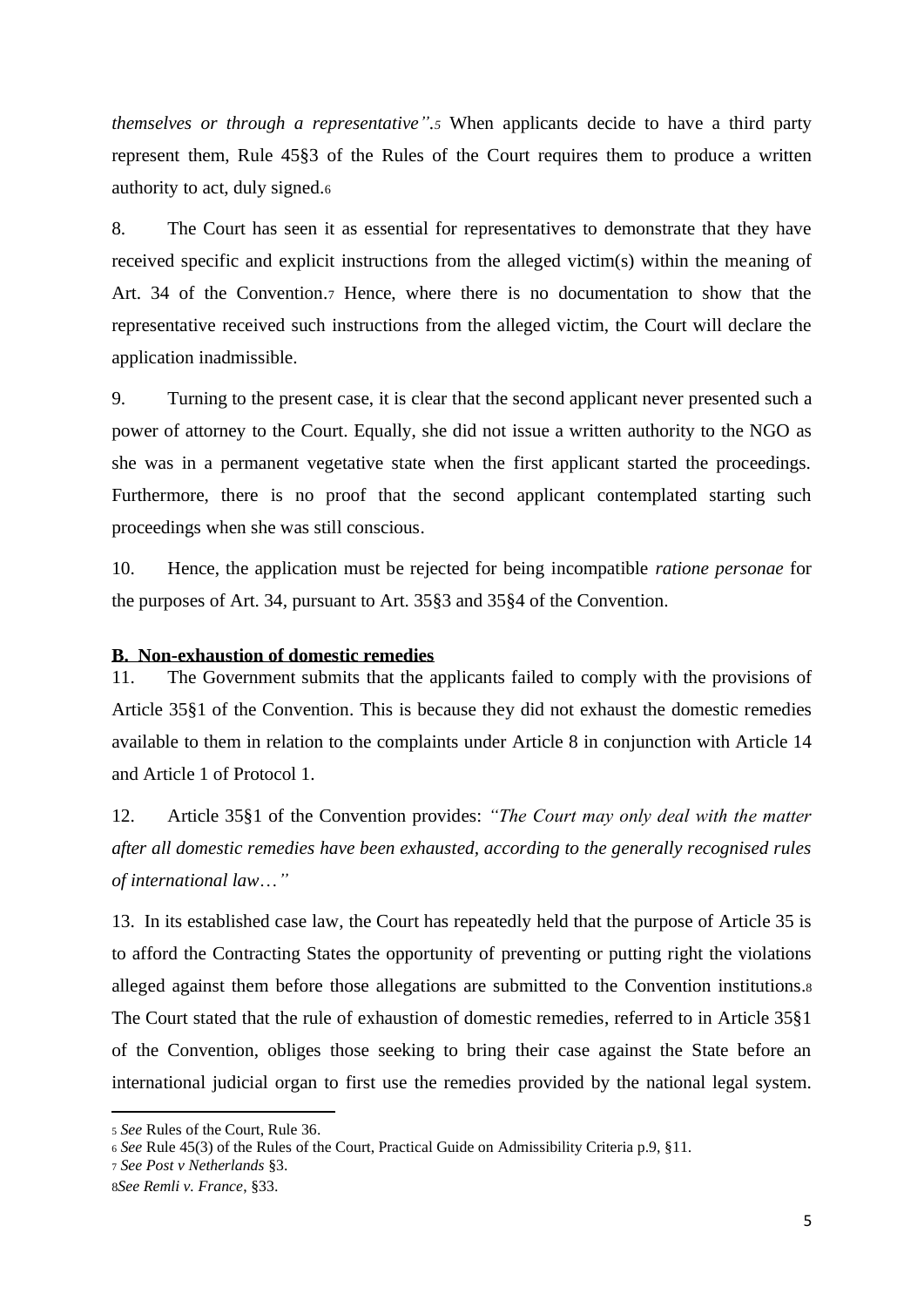Consequently, States are dispensed from answering before an international body before they have had an opportunity to resolve matters through their own legal system.<sup>9</sup> It is an important aspect of the principle that the machinery of protection established by the Convention is subsidiary to the national systems safeguarding human rights. 10

14. Turning to the present case, the Government insists that the applicants did have effective domestic remedies at their disposal which they failed to exhaust.

#### <span id="page-5-0"></span>*a) The domestic remedies were not exhausted in terms of claims on behalf of the children*

15. In terms of the claims brought on behalf of the twins, the Government stresses that no claim was ever submitted to any domestic remedy regarding their rights. Bearing in mind that the first applicant has been the twins' legal guardian since the Supreme Court's decision and had enjoyed all the maternal rights before it, she had the opportunity to raise issues and bring applications (including on the children's rights guaranteed by the Convention and protocols thereto) on their behalf. However, she chose not to use the domestic judiciary. Therefore, the Government insists that the part of the application on the twins' behalf is to be declared inadmissible under Article 35§1.

### <span id="page-5-1"></span>*b) Claims under Article 8, Article 14 in conjunction with Article 8, and Article 1 of Protocol 1 were not raised in substance*

16. The requirement set forth in Art. 35§1 relating to exhaustion of domestic remedies requires that the complaint before the Court be at least raised in substance.<sup>11</sup> As to the claims under Article 8 read together with Article 14 and under Article 1of Protocol 1, the Government submits that the applicants did not raise these issues in substance in the domestic courts and that they are thus incompatible with Art. 35§1 of the Convention and deemed inadmissible under Art. 35§4.

17. The Constitution of the Utopin Republic clearly states that family life is protected by law. However, the applicants did not allege a violation of this in any of the domestic proceedings. The Court in *De Brito v Netherlands* and *Hickey v United Kingdom12,* when finding that the applicant had not exhausted domestic remedies, relied heavily on the fact that the Convention complaint was not made expressly before the national courts. The reason for this being that the applicants could rely on them directly as they were incorporated into the

<sup>9</sup>*See Horvat v. Croatia*, §37.

<sup>10</sup>*See Handyside v. the United Kingdom* [Plenary], §48 and *Selmouni v. France* [GC], §74.

<sup>11</sup> *See Cardot v. France*, § 34.

<sup>12</sup>*See Borges De Brito v Netherlands*, § 31.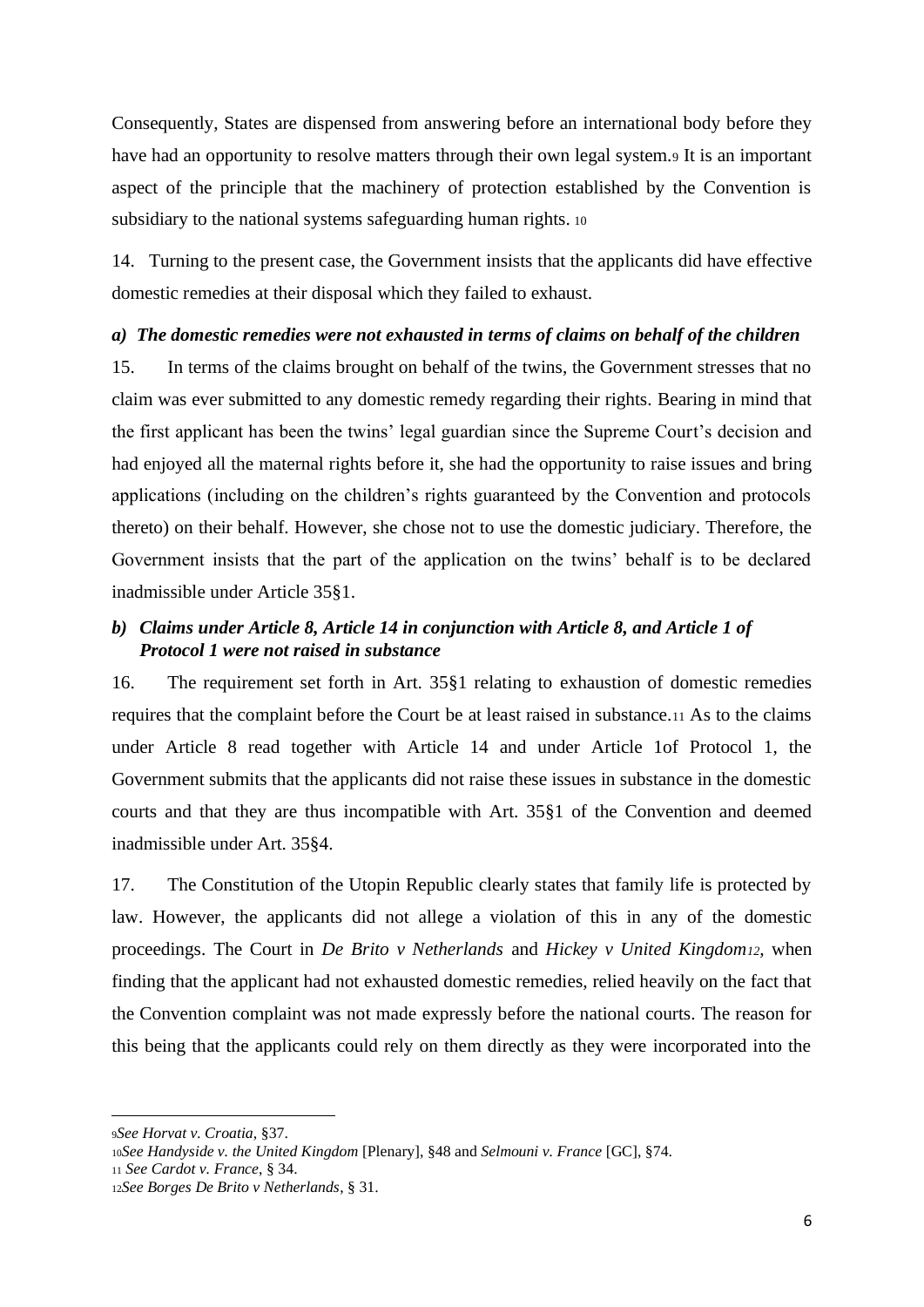domestic legal system. The same can be said about the present case; there is an express right to family life in the Utopin Constitution, but the applicant did not rely on this.

18. The first applicant has complained that she was deprived of her right to respect for private and family life on the grounds that the second applicant's parents denied her access to the hospital room of the second applicant. Firstly, the Government observes that this happened after the Supreme Court's final decision and that the first applicant failed to apply to any domestic remedy with this complaint. Secondly, the Government affirms that although same-sex couples cannot register their marriage legally, the Utopin Republic, as a party to the Convention, accepts the Court's strict position that same-sex long term cohabiting couples constitute "family life" for the purposes of Article 8 (see more detailed in...). Moreover, hospital regulations provide the possibility of visits by anyone. Hence, the first applicant could have lodged an application on these grounds to any domestic court, and therefore did not exhaust the domestic remedies available to her with regard to this complaint.

19. As to the complaint under Article 1 of Protocol 1, the first applicant argued in particular that the denial of her recognition as the second applicant's legal guardian by the domestic courts, and the lack of legal recognition for their marriage, constitutes *inter alia* a violation of her right to property. The grounds being that she does not have access to the second applicant's bank account, and will not have inheritance rights and survivors' benefits after the second applicant's death.

20. With regard to this complaint, the Government draws the Court's attention to the fact that the first applicant did not raise an issue on her property rights in substance during domestic proceedings. She referred to money issues only in context of providing the children with material comfort and initiating proceedings on maternity of both women in Foretia.

21. In addition, the applicant did not specifically apply to receive access to the second applicant's bank account on behalf of the children, even after the Supreme Court's decision granting her the status of legal guardian.

22. In these circumstances, the Government refers to the position held by the Court, that it would be contrary to the subsidiary character of the Convention machinery if an applicant, ignoring a possible Convention argument, could rely on some other ground before the national authorities for challenging an impugned measure, but then lodge an application before the Court on the basis of the Convention argument. <sup>13</sup>

<sup>13</sup> *See Azinas v Cyprus* [GC], § 38.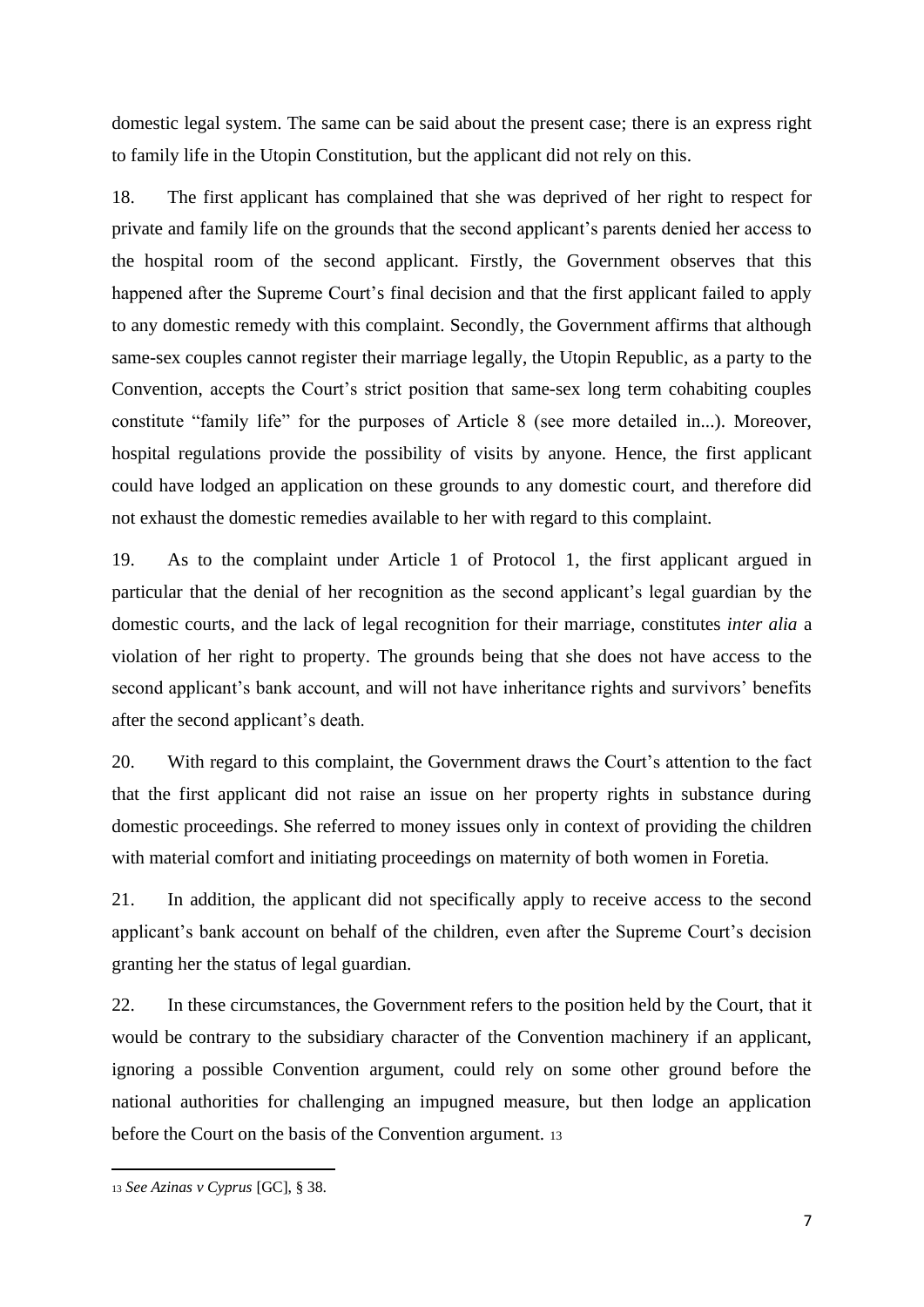23. The aforementioned shows that the first applicant failed to exhaust domestic remedies in relation to Article 1 of Protocol 1 of the Convention since she did not raise the complaint regarding her property rights in substance before the domestic courts.

24. The Government hereby observes that, despite existence of available and effective domestic remedies, the applicants did not make any step to avail themselves of the remedies described above.

25. The Government accordingly submits that the applicants did not exhaust effective domestic remedies at their disposal in terms of claims under Article 8, Article 8 read together with Article 14, and Article 1 of Protocol 1. Hence, the complaint in relevant parts does not meet the admissibility criterion set forth in Article 35§1 and must be rejected in accordance with Article 35§4 of the Convention.

#### <span id="page-7-0"></span>**C. Inadmissibility** *ratione materiae* **in relation to Article 6§3 and Article 2 of Protocol 7**

26. The first applicant brought a complaint under Article 6§3 (a,b) alleging that she was deprived of her right to fair trial due to the lack of adequate time and facilities for the preparation of her defence. This was due to the fact that she had not been informed about the accusation against her before the Court of Appeal's decision of 15 April 2014. According to the mentioned decision, the applicant had committed the offence of 'disrespecting a court order' for having proceeded with the insemination despite the explicit retraction of the second applicant's will in this regard, done by the parents in her name, and the subsequent injunction of the court. The court ordered the first applicant to pay fine of 5000 Euros and damage in the amount of 10000 Euros.

27. The Government argues that this part of the application falls under Article 35§3(a) of the Convention, and is incompatible with the provisions of the Convention and its protocols. In particular, the applicant's claim under Article 6§3 (a,b) cannot be examined by the Court since the offence of which she was charged by the Court of Appeal's decision is not 'criminal'. Therefore, the above cited provision of the Convention is not applicable and the application must be declared manifestly ill-founded in relation to it.

28. In this respect, the Government refers to "*Engel* criteria" to determine the nature of the offence of which the applicant was charged. According to these criteria, in assessing whether proceedings are criminal in nature, the Court considers (1) the classification of the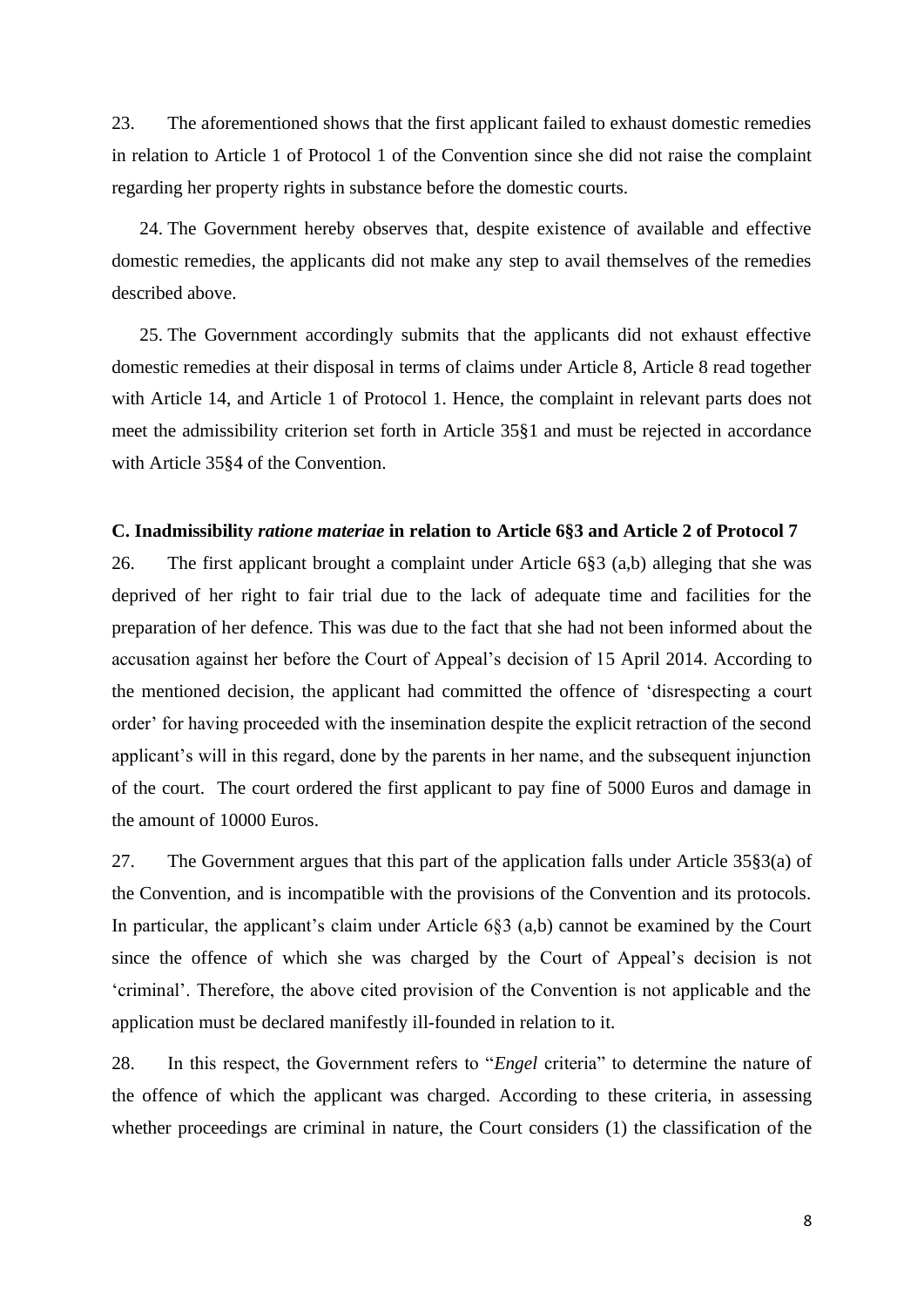offence under national law, (2) the nature of the proceedings in question, and (3) the nature and severity of the penalty. <sup>14</sup>

29. Applying these findings to the present case, it is clear that the offence the applicant was charged with is not of criminal nature. Firstly, disrespecting a court order is a minor administrative offence punishable by fine under national law, legal theory and practice. Secondly, the proceedings were not criminal in nature; there was no indictment against her and the applicant was not prosecuted for any crime. And, most importantly, the severity of the applicant's sentence was not sufficient for a criminal offence. The offence in question should have made the person concerned liable to a sanction which, by its nature and degree of severity, belongs in general to the 'criminal' sphere. <sup>15</sup> In this regard, the Government stresses that an important criterion is whether the offence is punishable by imprisonment or not.<sup>16</sup> In this case, the applicant was ordered only to a pay certain amount of money. Furthermore, the nature of the sentence was not punitive, but preventive and educational. It aimed to increase respect towards the judiciary.

30. As to the applicant's argument that she had not been provided with sufficient information concerning proceedings against her, the Government acknowledges that according to the Criminal Procedure Code of Utopin, "*decisions of the prosecutor can be challenged before the First Instance Court, whose judgments can be appealed before the Court of Appeal. The party can challenge the prosecutor's decision before the court of first instance, who can either reject it or allow it*".

31. It is obvious from the formulation of the presented provision that there are parties which can challenge the prosecutor's decision to the court. This in turn means that the applicant had been notified about both the prosecutor's investigation and the court proceedings concerning the offence she had committed.

32. Based on the above, the Government reiterates that the offence that the first applicant was charged with is not of a criminal nature. Therefore, there was no violation of Art.6§3. If this were not the case, it could always be claimed when ordering, for example, so called 'court sanctions', that the court must apply all the safeguards prescribed in Article 6§3 of the ECtHR. As it stands, given the petty nature of the offence and lenient nature of the sentence,

<sup>14</sup> *See Engel and others v Netherlands* [GC] § 82.

<sup>15</sup> *See Lauko v Slovakia* §57.

<sup>16</sup>*See* Explanatory report to Protocol 7, §21 and *Luchaninova v Ukraine*, § 72.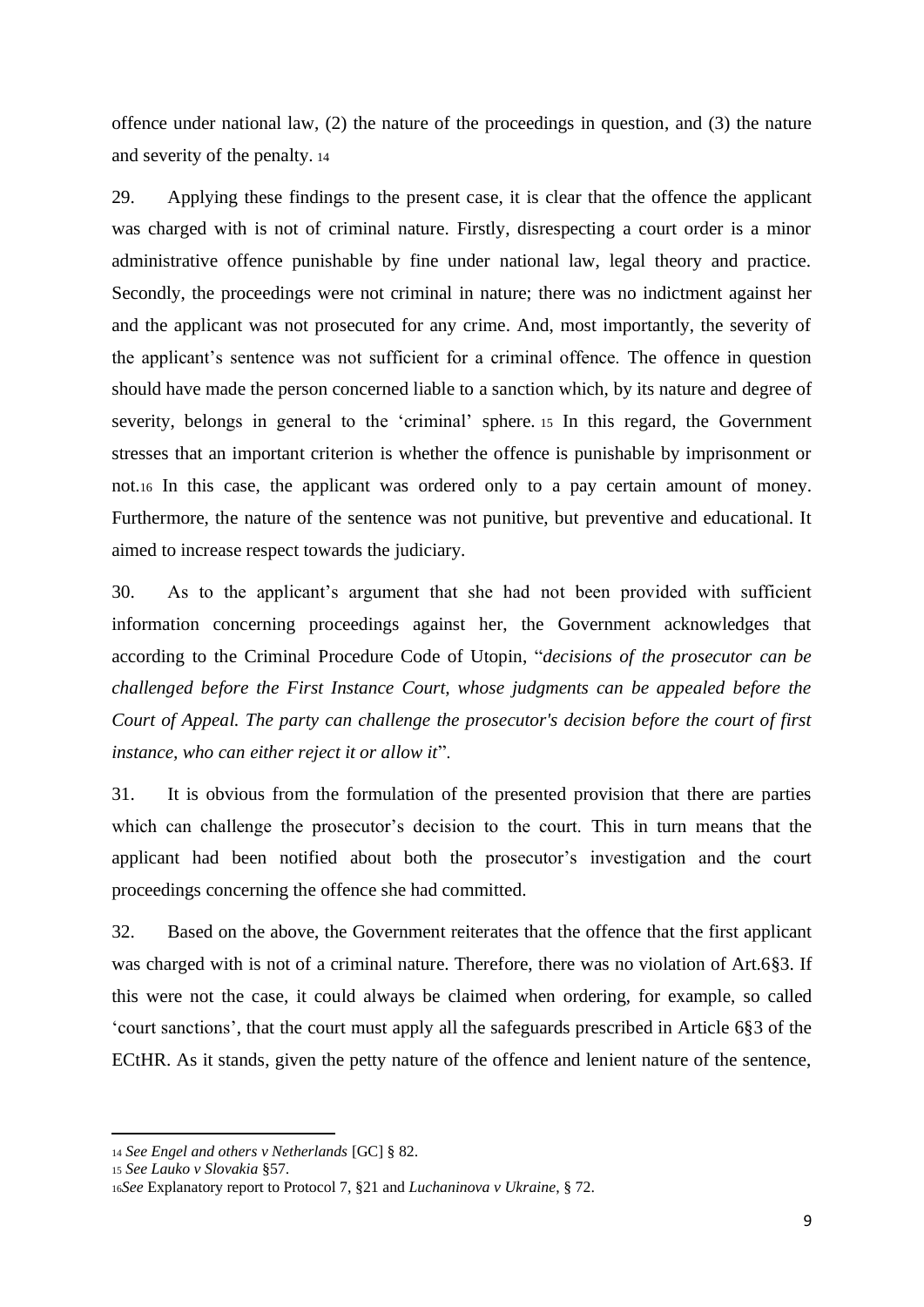those who break the order of a court hearing, or fail to attend it, cannot rely on the safeguards available for those who are accused for criminal offences.

33. Concerning the same decision, the first applicant also raised a complaint under Article 2 of Protocol 7. The applicant insists in particular that she was deprived of the right to review the Court of Appeal's decision in question.

34. With respect to this complaint, the Government acknowledges that it does not lie within the scope of the above mentioned provision since the applicant was not convicted of a 'criminal offence'. The Government insists that the applicant's action was qualified as a 'minor offence', both under domestic law and the ECHR, which therefore lies under exception prescribed by Article 2§2 of Protocol 7.

35. In terms of this complaint, the Government acknowledges that the concept of a 'criminal offence' in the first paragraph of the article corresponds to that of 'criminal charge' in Article 6 (1).<sup>17</sup> Hence, the Government once again refers to *'Engel criteria'* and insists that the applicant was charged with 'disrespecting a court order' which is a minor offence punishable by a fine under national law. It is worth mentioning that the expression 'punishable by fine' means that there is no possibility to convert the fine into imprisonment. As claimed above, the discussed offence does not constitute a 'criminal offence' for the purposes of Article 2 of Protocol 7 (see more detailed in §28).

36. Based on the above, the Government asks the Court to declare the complaint under Article 2 of Protocol 7 also manifestly ill-founded.

37. Provided that the Court does not accept these preliminary objections, the Government wishes to submit the following observations regarding the merits of the application.

# <span id="page-9-0"></span>*II. ALLEGED BREACH OF ARTICLE 14 IN CONJUNCTION WITH ARTICLE 8*

#### *No discrimination on the basis of sexual orientation*

38. The Government, despite not legally recognising the applicants' relationship, has not discriminated against the applicants on the basis of their sexual orientation for three main reasons. Firstly, the Court clearly states that unmarried couples cannot be seen to be in an analogously similar situation to that of married couples. Secondly, as the Republic does not allow for registered partnerships for either different-sex or same-sex couples, it cannot be said that there is a difference in treatment based on sexual orientation. Lastly, this area is

<sup>17</sup> *See Gurepka v Ukraine* §55.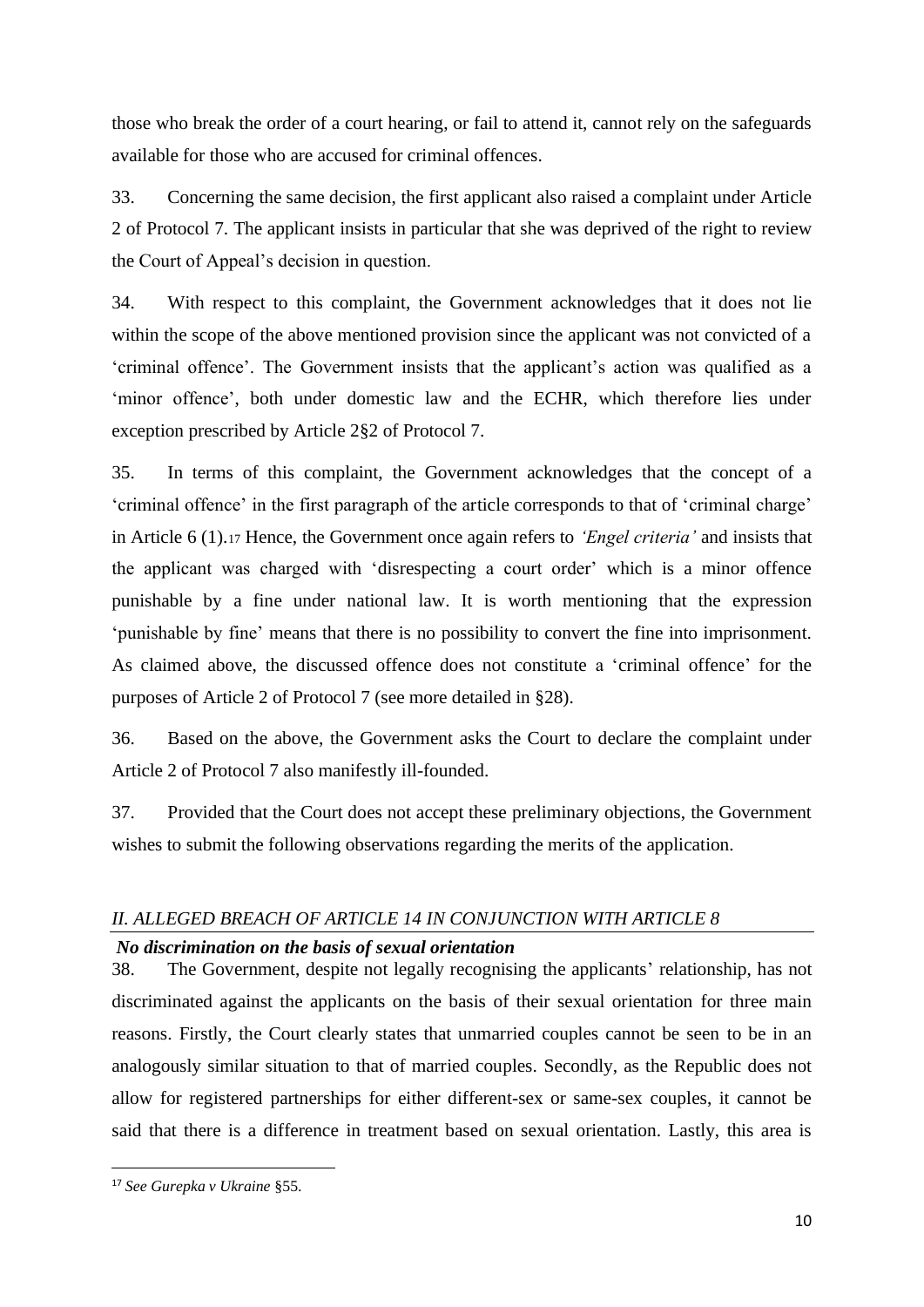considered to be one which raises moral and ethical issue, and hence the State enjoys a wide margin of appreciation as to the means of implementation.

39. The Government relies on the approach of the Court in *Rasmussen v Denmark*, where the Court outlined in what circumstances a difference in treatment amounts to discrimination. The first consideration which has to be borne in mind is whether allegations of a violation of Art. 14 fall *"within the ambit"* of Article 8. Secondly, it should be established whether there was a "*difference of treatment"* between people in *"analogously similar situations".*<sup>18</sup>

## *The "ambit test"*

40. Art. 14 is not autonomous, but instead has effect only in relation to other Convention rights.<sup>19</sup> This means that its reach is restricted to discrimination only with respect to the rights and freedoms set out elsewhere in the Convention. In the case at hand, Art. 14 would be attached to Art 8. The Government accepts that according to the Court's case-law, long-term cohabiting same-sex couples will constitute 'family life' for the purposes of Art.8 of the Convention.<sup>20</sup> Therefore, the Government concedes to the argument that their allegations fall within the ambit of Art. 8.

#### *Whether there has been a difference in treatment of persons in relevantly similar situations*

41. The Court has established in its case-law that in order for an issue to arise under Art. 14, there must be a difference in treatment of persons in relevantly similar situations.<sup>21</sup> The Government accepts that according to the Court's case-law, same-sex couples are in a comparable situation to that of different-sex couples with regards to their need for recognition.<sup>22</sup>

42. The Court has reiterated on several occasions that, as Art. 12 of the Convention does not impose an obligation to grant same-sex couples access to marriage, neither does Art. 14 taken in conjunction with Art. 8 impose such an obligation.<sup>23</sup> This is because the Convention needs to be read as a whole, and Articles should be read in harmony with each other.<sup>24</sup> The Court has held on several occasions that, because of the special status of marriage, unmarried couples cannot be seen to be in a relevantly similar situation to that of married couples.<sup>25</sup>

<sup>18</sup>*See Rasmussen v Denmark,* §§34, 35, 38.

<sup>19</sup>*See Vallianatos v Greece,*[GC] §71.

<sup>20</sup>*See Schalk and Kopf v Austria*, §94.

<sup>21</sup>*See Schalk and Kopf v Austria*, §94, *Vallianatos v Greece,* [GC] §75.

<sup>22</sup>*See Vallianatos v Greece,* [GC] §78, *Schalk and Kopf v Austria*, §99.

<sup>23</sup>*See Gas and Dubois v France*, §66, *Schalk and Kopf v Austria*, §101.

<sup>24</sup>*See Schalk and Kopf v Austria*, §101.

<sup>25</sup>*See X and Others v Austria,* [GC] §109.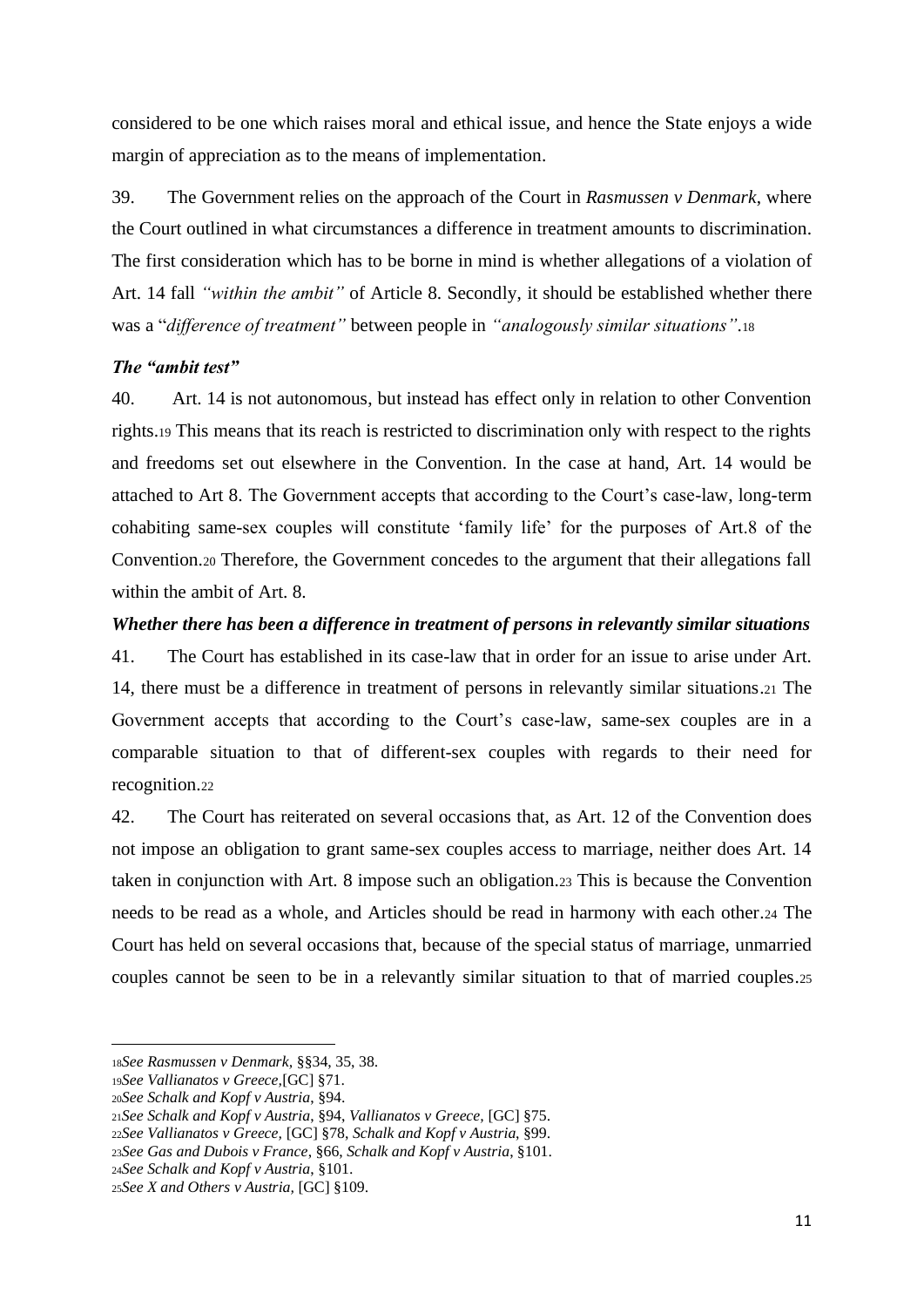Hence, the Court has said that unmarried same-sex couples can only be in relevantly similar situations to that of unmarried different-sex couples.<sup>26</sup>

43. In order to establish whether there has been a difference in treatment, it is therefore necessary to compare the situation of unmarried same-sex couples to unmarried different-sex couples.<sup>27</sup> If they are treated in an even manner, it will be unlikely that the Court finds a violation.<sup>28</sup> The present case needs to be distinguished from *Vallianatos v Greece,* where the Court found a difference in treatment based on sexual orientation. Here, the ruling was based heavily on the fact that different-sex couples could enter into civil unions while same-sex couples could not, and that the government could not give any weighty justifications for the difference.<sup>29</sup> In its judgement, the Court clearly stated that it was not looking at a general obligation, but a unique situation where civil unions were available only to different-sex couples.

44. As to the facts of the case, the exclusion of registered partnerships applies in an identical fashion to all unmarried couples, regardless of the composition of the couple. From the Court's case-law, it is clear that this means that there has been no difference in treatment of persons in relevantly similar situations, and hence no violation of Art. 14 taken in conjunction with Art. 8

#### *Margin of Appreciation*

45. The Government wishes to draw the attention of the Court to the margin of appreciation doctrine. It is a well-established position of the Court that in areas which raise moral and ethical issues, states enjoy a wide margin of appreciation as to the means of protecting those rights.<sup>30</sup> Legal recognition of same-sex relationships gives rise to such issues. The Government therefore argues that due to their direct knowledge of their own society and its needs, national authorities are in principle better placed than international courts at dealing with these issues.<sup>31</sup>

46. The Court stated in the case of *Hämäläinen v Finland: "[that] in areas where there is no consensus within the Member States of the Council of Europe […] particularly where the case raises sensitive moral and ethical issues, the margin will be wider."<sup>32</sup>* The Government asserts that the legal recognition of same-sex relationships would fall within this area.

<sup>26</sup>*See Gas and Dubois v France*, §69.

<sup>27</sup>*See Vallianatos v Greece* [GC]§75.

<sup>28</sup> *See* Harris, O'Boyle, &Warrick, p. 806.

<sup>29</sup>*See Vallianatos v Greece* [GC] §75.

<sup>30</sup> *See X, Y and Z v. the United Kingdom*, [GC] §44. *Hämäläinen v Finland*, [GC]§75.

<sup>31</sup>*See Stec and* Others *v United Kingdom,* [GC] §52.

<sup>32</sup> *See Hämäläinen v Finland*, [GC]§67.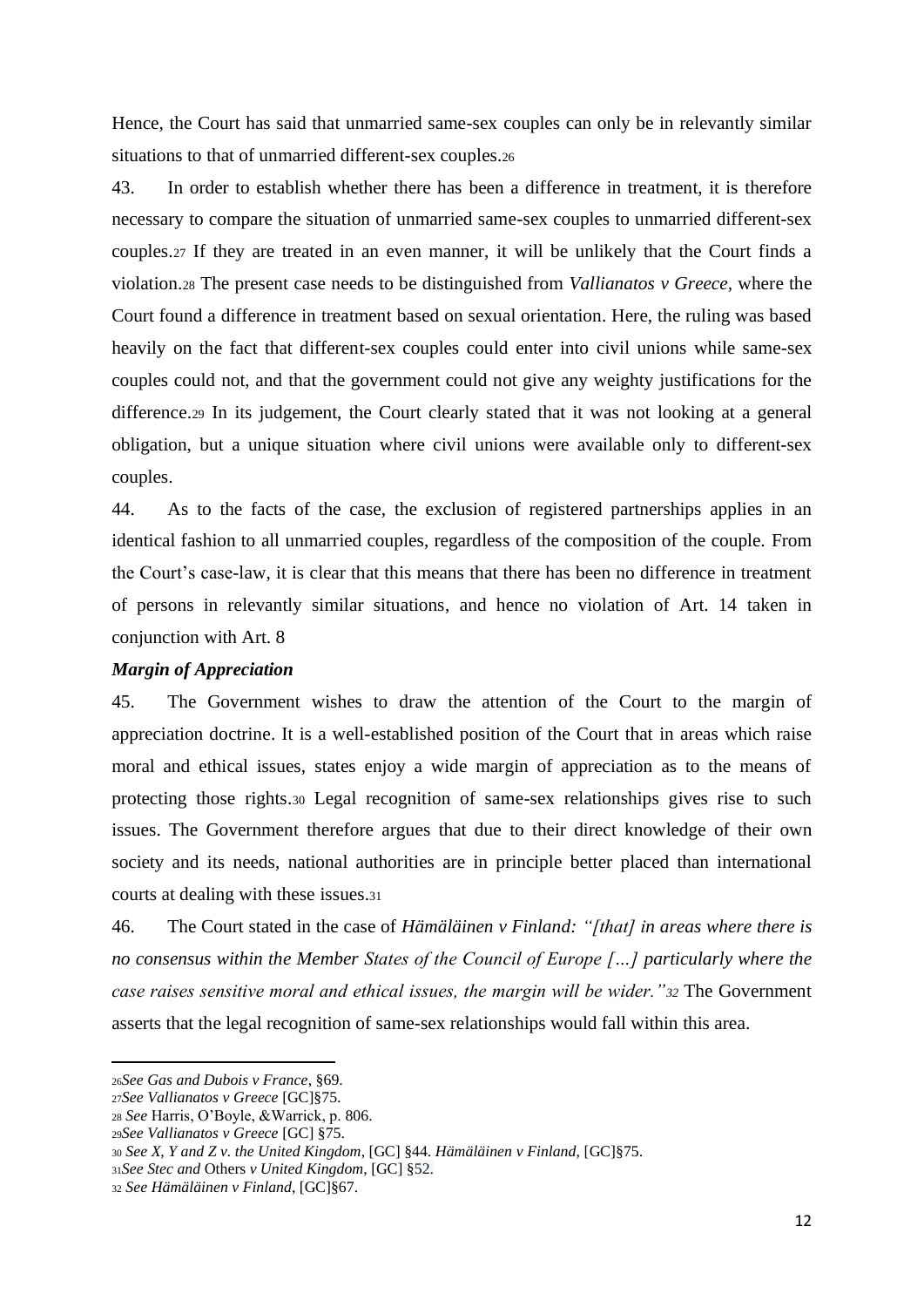47. Presently, only 12 Member States of the Council of Europe recognise same-sex couples through a registered partnership or a civil union,<sup>33</sup> and 11 permit marriage between same-sex couples.34 It has been affirmed in several cases before the Courtas that such a situation in Europe enables the conclusion that there is no European consensus. Despite the argument that this area is evolving and more states are considering or enacting legislative changes, the Court has stated that States will enjoy a wide margin of appreciation in the time of legislative changes.<sup>36</sup>

48. For the reasons previously stated, the Utopin Republic enjoys a wide margin of appreciation when it comes to recognition of same-sex relationships. The State has therefore rightfully decided that it will not afford legal recognition to same-sex couples, and has done so on a non-discriminatory basis.

#### <span id="page-12-0"></span>*III. ALLEGED BREACH OF ARTICLE 8*

#### <span id="page-12-1"></span>*A. Regarding the maternity of the children*

49. The Government has not violated the applicants' right to family life by not allowing both applicants to be registered as biological parents of the children, as the interference is justified under Art. 8§2. Firstly, the Government accepts that the applicants enjoy family life for the purposes of the Convention. Secondly, the stated interference is in *accordance with law*. Thirdly, it pursues two of the *legitimate aims* set out in Art. 8§2, namely the protection of health and morals and the rights and interests of others. Lastly, the interference is *necessary in a democratic society* for achieving the sought aims. In doing this, the Government has struck a fair balance between the competing rights and interests of the applicants and the community at large.

#### *Applicability of Article 8*

50. The Government accepts, as previously stated, that the applicants enjoy 'family life' for the purposes of the Convention. Furthermore, children born out of such family arrangements will have *de facto* family ties.<sup>37</sup>

#### *In accordance with law*

51. The Court has stated that the requirement *"in accordance with law"* refers to the fact that the measures taken by the national authorities should have a basis in domestic law. Furthermore, the Court has stated that there are some requirements as to the quality of the

<sup>33</sup>*See* <http://www.coe.int/t/dg4/lgbt/> "16/07/2014.

<sup>34</sup>*See* <http://www.coe.int/t/dg4/lgbt/> "16/07/2014.

<sup>35</sup>*See Schalk and Kopf v Austria* §105, *Gas and Dubois v France*, §66.

<sup>36</sup>*See Stec and Others v United Kingdom,* [GC]§52, *Petrovic v Austria* §§36-43.

<sup>37</sup> *See X, Y and Z v. the United Kingdom*, §44.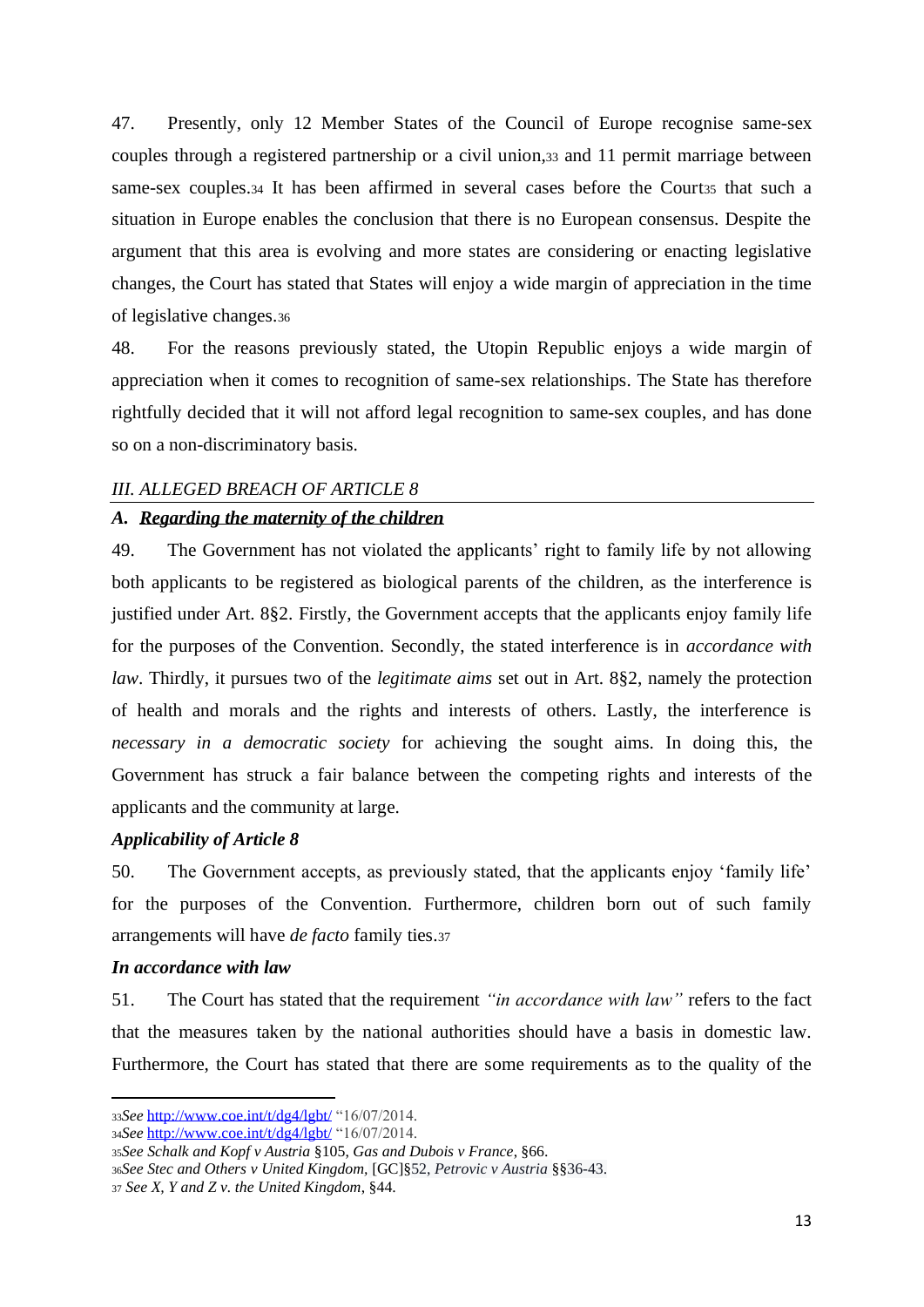domestic law. Firstly, it should be adequately accessible. <sup>38</sup> This means that the citizen should have an indication that is adequate in the circumstances of the legal rules applicable to a given case.<sup>39</sup> Moreover, it should be formulated with sufficient precision to enable the citizen to regulate his conduct accordingly.<sup>40</sup> Lastly, it should be foreseeable.<sup>41</sup>

52. Turning to the present case, the Government submits that the law in force met all the requirements for the interference to be considered as in accordance with the law. The Utopin Civil Code states that motherhood is established either through the fact of birth, by recognition, or by a court judgement. Furthermore, the Utopin Republic does not recognise two persons of the same-sex as both being parents. It is clear from the domestic proceedings that the first applicant was aware of these provisions, as she stated that she would like to move to Foretia where this is allowed by law.

#### *Legitimate aims*

53. The Government submits that the interference in question is aimed at pursuing two of the legitimate aims enumerated in Art. 8§2, namely "the protection of health and morals" and the "protection of the rights and freedoms of others". The Government submits that by preventing same-sex couples from both being registered as parents, it is protecting the family in the traditional sense. The traditional family union has a special status within the Utopin Republic. The Government is convinced that by endorsing such family arrangements and allowing both women to be registered as parents, the traditional family union would be threatened in the Utopin Republic. The traditional family union is a sensitive area with deep cultural and religious connotations which are founded on the same moral principles as the law excluding same-sex couples from marriage. Furthermore, the Government submits that this interference is also pursuing the protection of the rights and freedoms of the children. The Government concedes that there would be no harmful consequences for the children; importantly however, there are also no arguments that it would be an advantage to them.<sup>42</sup>

#### *Necessary in a democratic society*

54. The Government asserts that the claimants and the children still enjoy *de facto* family life despite their lack of legal recognition. The ECtHR has previously seen this as an indication that a fair balance has been struck between the applicants and the community as a

<sup>38</sup>*See Sunday Times v the United Kingdom* [Plenary] §49.

<sup>39</sup>*See Sunday Times* §49.

<sup>40</sup>*See Sunday Times* §49.

<sup>41</sup>*See Open Door and Dublin Well Women Centre v Ireland,* [Plenary] §52.

<sup>42</sup>*See X, Y and Z v. the United Kingdom*, [GC] §51.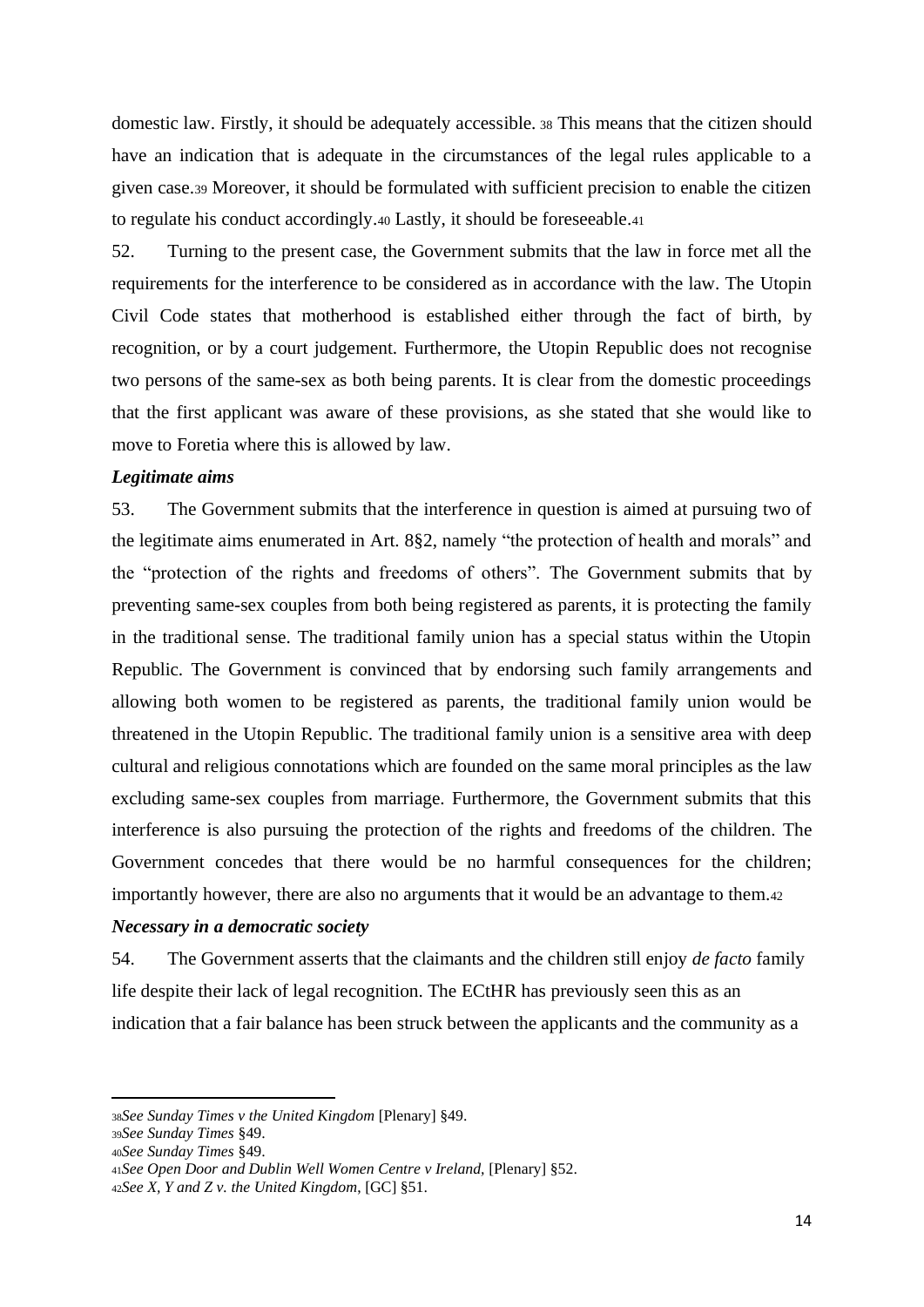whole.<sup>43</sup> The Court in *Mennesson v France<sup>44</sup>* saw the fact that the applicants lived in circumstances that were, by and large, comparable to those of other families as an indication that a fair balance had been struck in respect to their right to family life. This is true in the present case as well.

55. Another aspect that indicates that a fair balance has been struck is whether an applicant can still be considered a parent in all other areas of life.<sup>45</sup> Here, the Government notes that since the first applicant is the legal guardian of the children, she can be considered a mother in all areas except on the birth certificate. This means that she can be regarded as a mother in important areas such as child rearing and support. This is also in accordance with Principle 21 of the Council of Europe's Draft Recommendation on the Rights and Legal Status of Children and Parental Responsibilities, which states that persons who have custody of a child by means of a court order can also be providers of parental responsibility.<sup>46</sup>

56. The Supreme Court granted the guardianship to the first applicant in the best interest of the children and for an indefinite period of time. If the second applicant dies, it seems likely that this will be granted to her again. Hence, the Government submits that it has struck a fair balance between the applicants respect for family life and its legitimate aim of protecting the traditional family union.

57. The children have not suffered by having only one mother registered on the birth certificate. The Government submits that the children still enjoy all the same rights that they would have done had they had two same-sex biological parents. As the second applicant would die intestate, they have the right to inherit. Furthermore, the children's identity as nationals of the Utopin Republic is not affected by the lack of formal recognition. Within the Utopin Republic, children are able to acquire Utopin nationality by the fact of being born of an Utopin parent, or by being born on Utopin territory of parents of any nationality. As they were both born in the State and have a mother of Utopin Nationality, they can be considered Utopin nationals.

58. The Court in *X, Y and Z v UK* stated that where a family tie with a child has been established, the State must act in a manner calculated to enable that tie to be developed.<sup>47</sup> The Government submits that it has acted in accordance with this. It has done so through giving the first applicant the status of legal guardian and the second applicant the status of biological

<sup>43</sup>*SeeMennesson v France*, *X, Y and Z v. the United Kingdom*, [GC]§46. <sup>44</sup>*SeeMennesson v France.*

<sup>45</sup>*See X, Y and Z v. the United Kingdom*, [GC] §49.

<sup>46</sup>*See* Principle 21 the Council of Europe's Draft Recommendation on the Rights and Legal Status of Children and Parental Responsibilities.

<sup>47</sup>*See X, Y and Z v. the United Kingdom*, [GC] §43.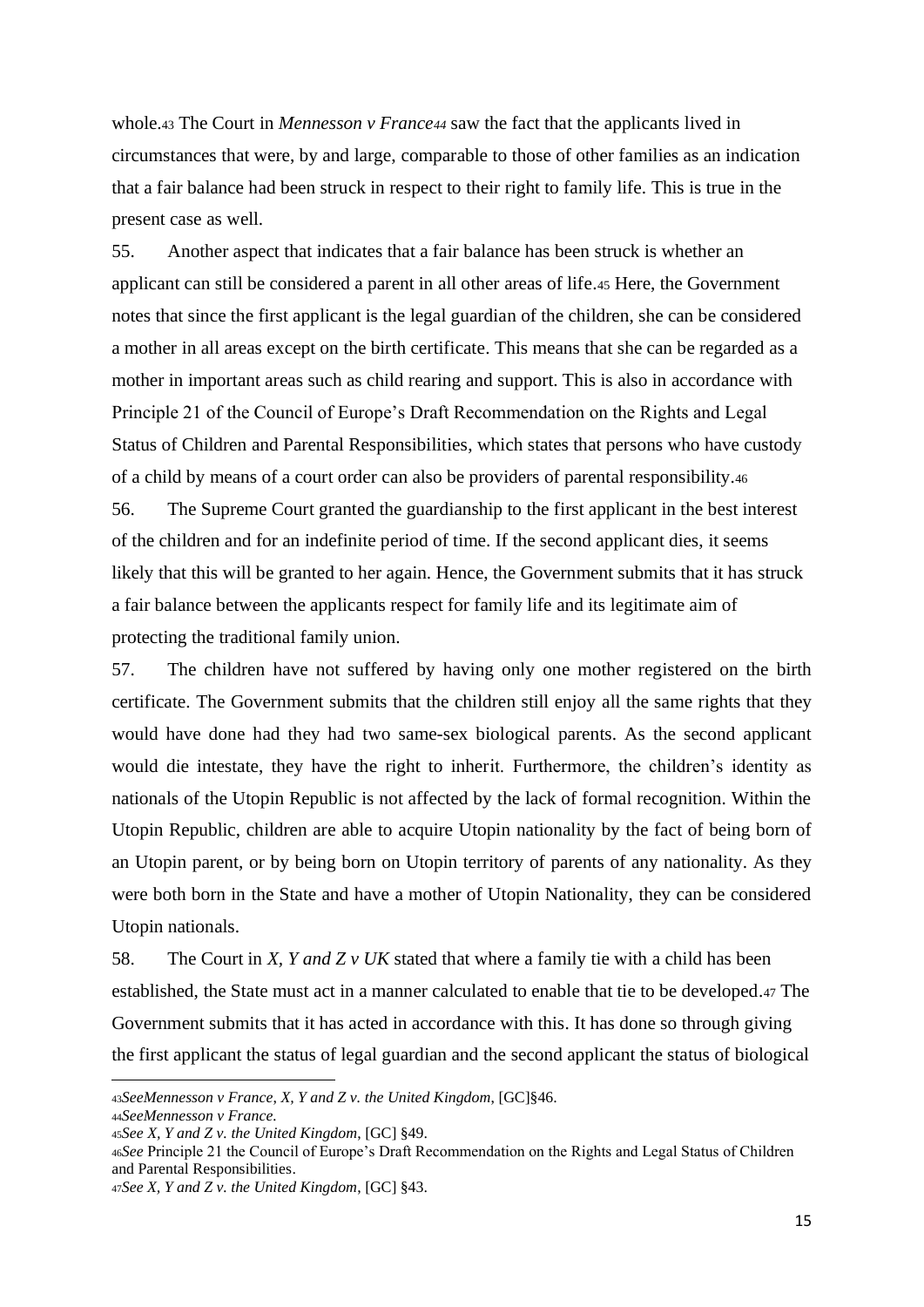mother. Thus, while preserving the traditional sense of the family, the Government also protected the rights and interests of the applicants.

59. Hence, there has been no violation of the applicants' right to family life under Art. 8 of the Convention.

### <span id="page-15-0"></span>*B. Regarding the guardianship of the second applicant*

60. The Government argues that its decision not to grant the first applicant guardianship of the second applicant did not interfere with the applicants' right to family life for the following two reasons. Firstly, the decision in question did not affect the family life of the applicants since 'family life' is a social phenomenon, not a legal one. The applicants' enjoyment of their family life has been interfered with because of the tragic circumstances of the case, not because of any action on behalf of the state. Secondly, the fact that the first applicant cannot be considered a spouse under national law has been duly considered above; the Utopin Republic has no obligation under the Convention to give same-sex couples the right to marry.

# <span id="page-15-1"></span>*IV. ALLEGED BREACH OF ARTICLE 14 IN CONJUNCTION WITH ARTICLE 12 The respondent did not violate Article 14 in conjunction with Article 12*

61. The first applicant claimed that the absence of the opportunity under national legislation to recognise their marriage – one which was legally registered in another country – when taken in hand with the fact that this limitation does not exist for heterosexual couples, violates their rights guaranteed under Article 14 read together with Article 12.

62. The Government underlines that the Court has interpreted Article 12 as upholding 'traditional marriage between persons of opposite biological sex' and has found that Article 12 is mainly concerned with protecting marriage as the basis of the family. <sup>48</sup> The Court has continuously stressed that the states enjoy a large margin of appreciation in interpretation of this Article. In particular, the Court mentioned: "*This Court must not rush to substitute its own judgment in place of the authorities who are best placed to assess and respond to the needs of society."* <sup>49</sup>

63. In a more recent case, the Court reaffirmed that, *"Article 12 of the Convention does not impose an obligation on the respondent Government to grant a same-sex couple such as* 

<sup>48</sup> *See Philip Leach*, p. 391.

<sup>49</sup> *See B and L v UK*, §36.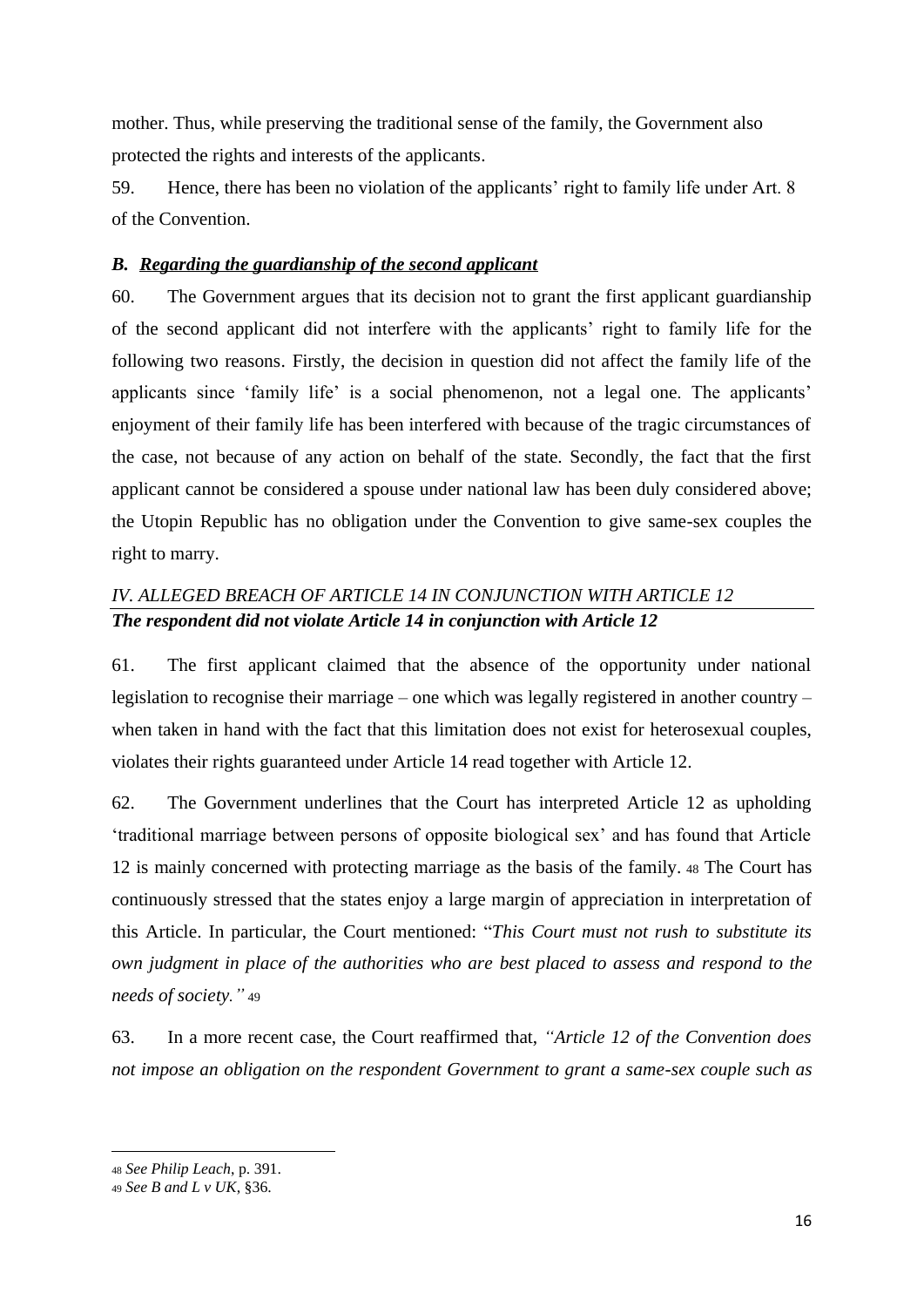*the applicants' access to marriage*". <sup>50</sup> Therefore, no separate issue arises under Article 14 in conjunction with Article 12. <sup>51</sup>

# <span id="page-16-0"></span>*V. ALLEGED BREACH OF ARTICLE 14 IN CONJUNCTION WITH ARTICLE 1 OF PROTOCOL 1*

### *The respondent did not violate Article 14 in conjunction with Article 1 of Protocol 1*

64. The first applicant also claimed that the domestic authorities have, by not recognising their marriage, violated her right to property, denying her the opportunity to have access to the second applicant's bank account, insurance payments, and to inherit after her death. In terms of this part of the application, the Government first and foremost underlines that the second applicant is still alive, and that the claimed violations are thus purely hypothetical.

65. Further to this, the Government reaffirms that according to the legislation of the Republic of Utopin, the applicants' marriage is not legally recognised, even though they have lived together on permanent basis. According to the Court's well-established position, as presented above, the state does not have an obligation to provide cohabiting same-sex couples with legal recognition of their relationship. Consequently, the State cannot be required to provide them with the relevant social security opportunities, including survivors' benefits, available for those in registered marriage.

66. In this respect, the Government refers to the Court's position, according to which an issue arises under Article 14 only if there is no objective and reasonable justification for the difference in the treatment of persons in relevantly similar situations. The Contracting State enjoys a margin of appreciation in assessing whether, and to what extent, differences in otherwise similar situations justify a difference of treatment. This margin is usually wide when it comes to general measures of economic or social strategy. <sup>52</sup>

67. Thus, not all forms of different treatment can be considered as 'discriminative' in the meaning of Article 14. The traditional concept of family plays a significant role in normal operation and self-determination of Utopin society. It is promoted by the Government and occupies a central place in Utopin social policy. The Court has continuously held that the margin of appreciation available to the legislature in implementing social and economic policies should be a wide one.<sup>53</sup> Therefore, when the state, prioritizing social objectives,

<sup>50</sup> *See Shalk and Kopf v Austria,* §§ *61*-63.

<sup>51</sup> *See B and L v UK,* §43.

<sup>52</sup>*See Burden v UK,* § 60.

<sup>53</sup> *See Walker v UK*, § 33.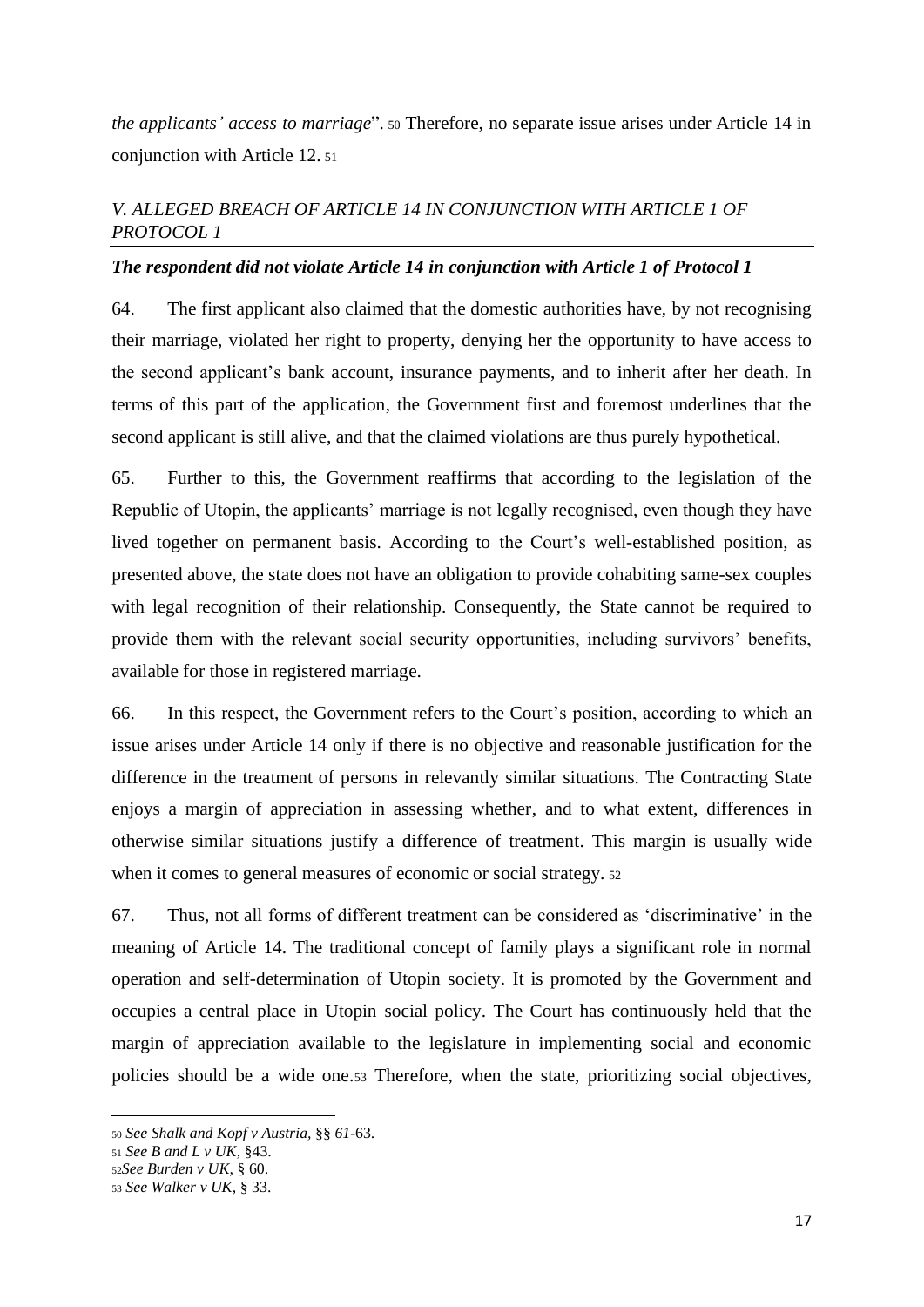decides to promote the idea of traditional family by *inter alia* providing it with a higher standard of state support and social security in comparison with other types of stable relationship, it still does not exceed any acceptable margin of appreciation. <sup>54</sup>

68. The Government further emphasises that the same approach is adopted concerning unmarried different-sex couples. Therefore, the applicant, as a partner in an unmarried couple, can't be guaranteed the rights, including property rights, equal to those living in legally recognised marriages. In this regard, the Court has already ruled that marriage is widely accepted as conferring a particular status and particular rights on those who enter it. Thus, States have a certain margin of appreciation to treat differently married and unmarried couples, particularly in matters falling within the realm of social and fiscal policy such as taxation, pensions and social security. <sup>55</sup>

69. The Grand Chamber of this Court reiterated this position in the *Burden v UK* case, where it found that the situations of married and unmarried heterosexual cohabiting couples were not analogous for the purposes of survivors' benefits. Since *"marriage remains an institution which is widely accepted as conferring a particular status on those who enter it".* 56

70. Moreover, the Government draws the Court's attention to the fact that in both the Utopin Republic and Foretia, in case of death intestate, both children and spouses have the right to inherit. If there are no children, the next of kin (in this case the parents) together with the spouse will have the right to inherit. This means that the children will inherit the entire property of the second applicant after her death. The first applicant, as the only legal guardian of the children, will have the access to the second applicant's property necessary for the twins' care.

#### <span id="page-17-0"></span>**VI. JUST SATISFACTION CLAIM**

71. At the outset, the Government reiterates that the applicants' claim in its relevant parts is not within the jurisdiction of the Court, as the applicants have not met the requirements of Article 35 of the Convention. Therefore, the applicants' complaints must be determined inadmissible (*see* more detailed in§§ 1-34). Even if it is supposed that the requirements of Article 35 of the Convention have been satisfied by the applicants, the Government refers to Article 41 of the Convention. According to which, the main condition for affording just

<sup>54</sup> *See Burden and Burden v UK*, [GC] § 60.

<sup>55</sup>*See ŞerifeYiğit v. Turkey*, [GC] § 72.

<sup>56</sup> *See Burden v UK*, [GC] §60.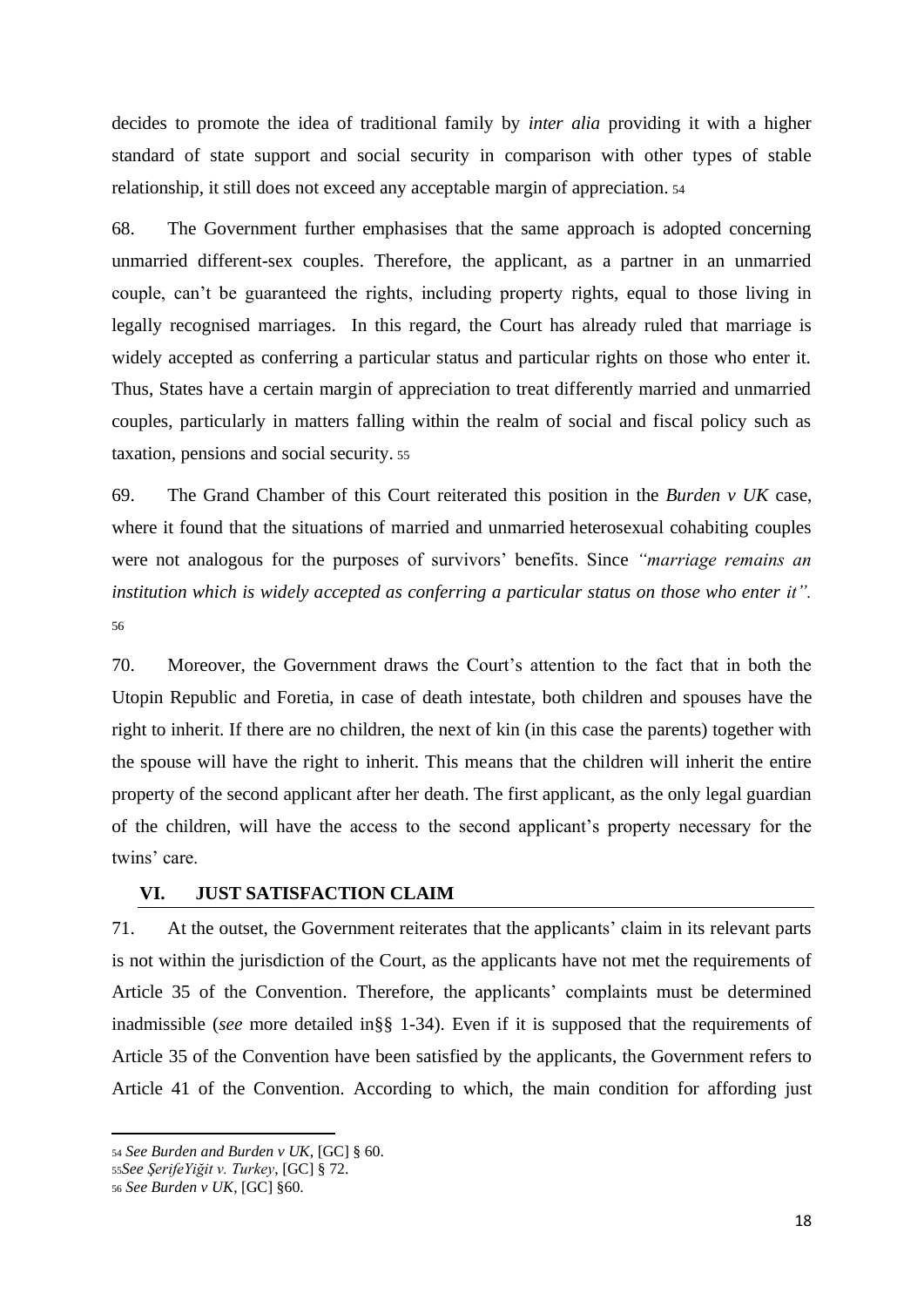satisfaction by the Court is the finding of a violation of the Convention or the Protocols thereto. Consequently, no award can be made for damage caused by events or situations that have not been found to constitute a violation of the Convention. <sup>57</sup>

72. In this regard, the Government reiterates that in the current case there is no violation of the applicants' Conventional rights, and therefore the applicants' claim for compensation of just satisfaction must be rejected. However, if the Court finds that there have been violations of the Convention, the Government submits that, in any event, the finding of a violation would constitute in itself sufficient just satisfaction.

## <span id="page-18-0"></span>**LIST OF REFERENCES**

### **1. Primary Sources**

#### *Conventions and treaties*

- Convention for the Protection of Human Rights and Fundamental Freedoms, Council of Europe (4 Nov 1950)
- Hague Convention on Celebration and Recognition of the Validity of Marriages (14 March 1978)
- Rules of the Court, European Court of Human Rights, 1 July 2014
- Practical Guide on Admissibility, European Court of Human Rights, 2011

### *Case law of the European Court of Human Rights*

- *Azinas v Cyprus[GC], 56679/00, 28/04/2004*
- *Axel Springer AG v Germany*, [GC] Application no. 39954/08, 07/02/2012
- *B and L v UK, Application no.* 36536/02, 13/09/2005
- *Borges De Brito v Netherlands,* Application no. 29388/11, 15/10/2013
- *Burden and Burden v UK*, [GC] Application no. 13378/05, 12/12/2006
- *Burden v The United Kingdom* [GC] Application no. 13378/05, 29/04/2008
- *Cardot v. France, Application no.* 11069/84, 19/03/1991
- *Engel and others v Netherlands,* [Plenary] Application no. *5100/71; 5101/71; 5102/71; 5354/72; 5370/72, 0*8/06/1976
- *Gakiyev and Gakiyeva v Russia,* Application no. 3179/05, 23/04/2009
- *Gas and Dubois v France*, Application no. 25951/07, 05/03/2010
- *Gaskin v the United Kingdom*, [Plenary] Application no 10454/82, 07/07/1989
- *Gurepka v Ukraine,* Application no. 61406/00, 06/09/2005
- *Hämäläinen v Finland*, [GC] Application no 37359/09, 16/07/2014
- *Handyside v The United Kingdom,* [Plenary] Application no. 5493/72, 07/12/1976
- *Hokkanen v Finland,* Application no. 19823/92, 23/09/1994
- *Horvat v. Croatia, Application no.* 51585/99, 26/07/2001
- *I.G and Others v Slovakia,* Application no. 15966/04, 13/11/2012
- *Ilhan v Turkey*, [GC] Application no. 22277/93, 27/06/2000

<sup>57</sup>*See Sejdovic v. Italy,* [GC] §51 and *Perote Pellon v. Spain,* § 57.